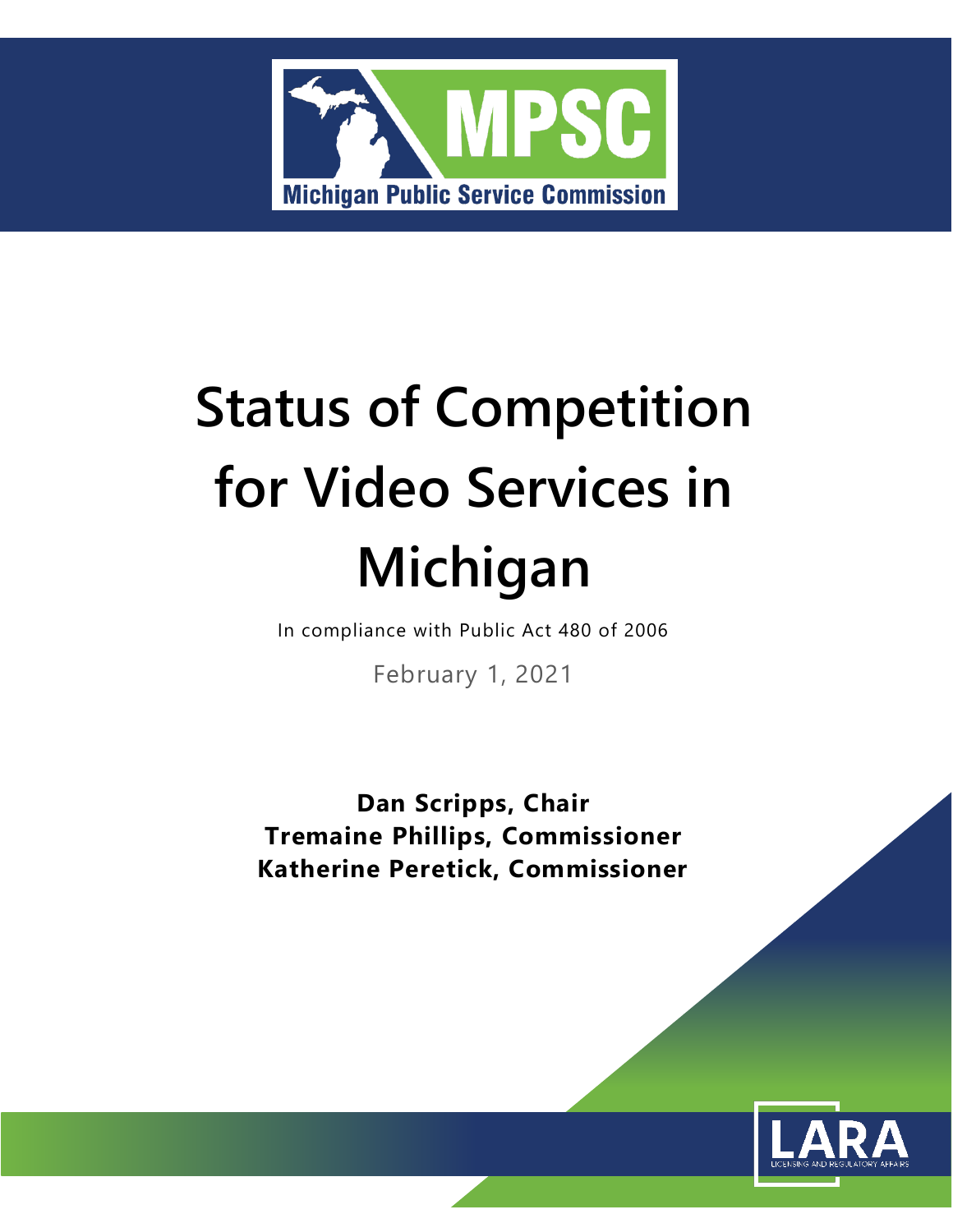# **Contents**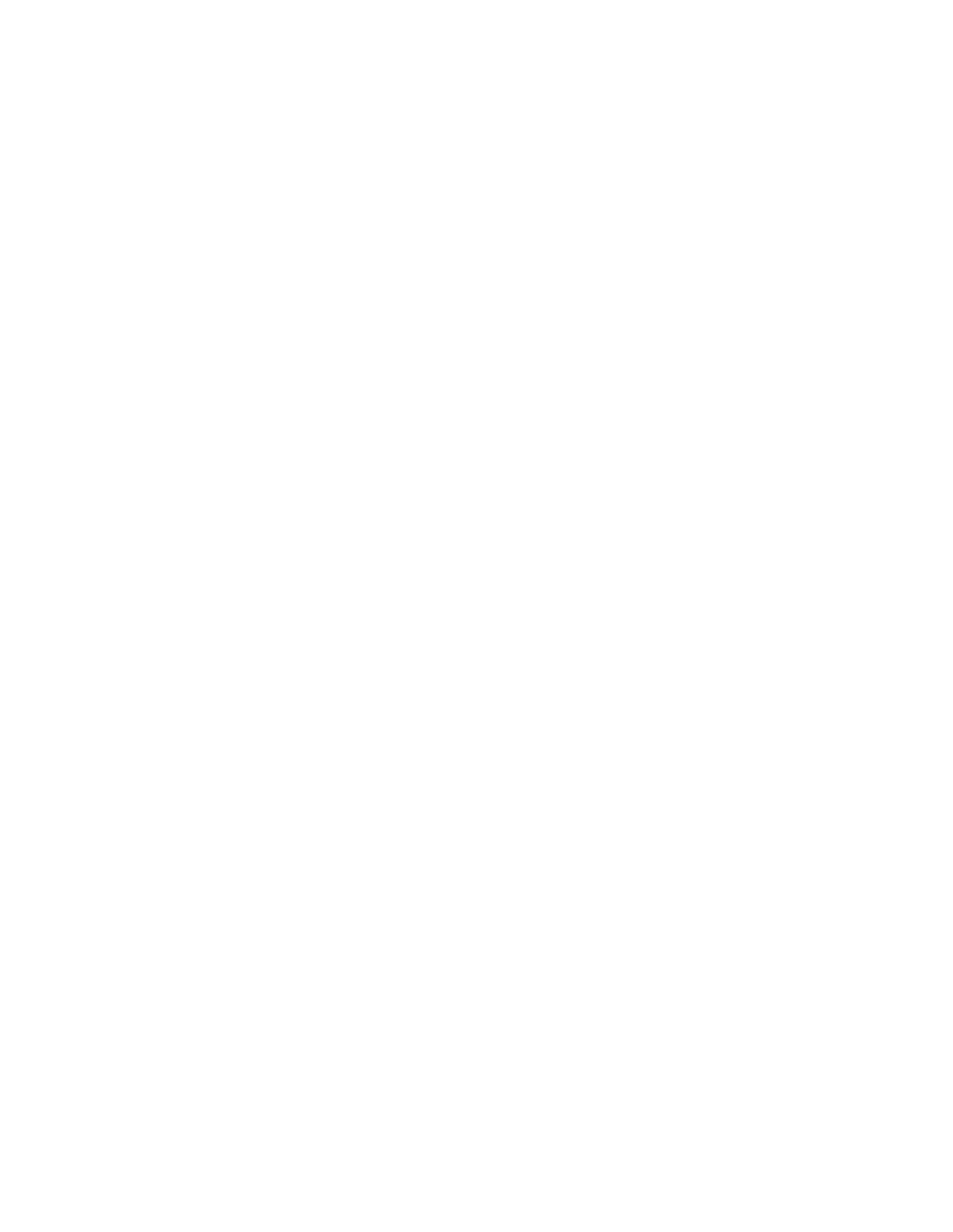## <span id="page-3-0"></span>**Executive Summary**

This annual report, submitted by the Michigan Public Service Commission (Commission) in accordance with Section 12(2) of the Uniform Video Services Local Franchise Act (2006 PA 480, or the Act), describes the status of competition for video/cable services in Michigan. There are currently 36 video and cable television providers offering service to Michigan customers, a slight reduction from the 37 providers offering service in 2019, and they are continuing to report more competition in their franchise areas since the Act took effect. This report provides information regarding the responsibilities and activities of the Commission, the results from the 2020 Commission survey to gather information from franchise entities and video/cable providers, as well as recommendations to the Legislature. It is important to note that the Act does not provide jurisdiction over satellite television providers and as such, this report does not include information regarding satellite providers or their customers.

The Commission continues to educate and inform customers of the dispute resolution process and will continue to oversee complaints regarding video/cable services in Michigan. The Commission will continue to monitor the status of video/cable services competition in Michigan, which includes receiving and analyzing information from both franchise entities and video/cable service providers throughout the state. The Commission will also continue to assist individual customers, franchise entities, and providers with their questions and/or complaints, as well as inform the Governor and Legislature of any future developments and make the appropriate recommendations for needed legislation.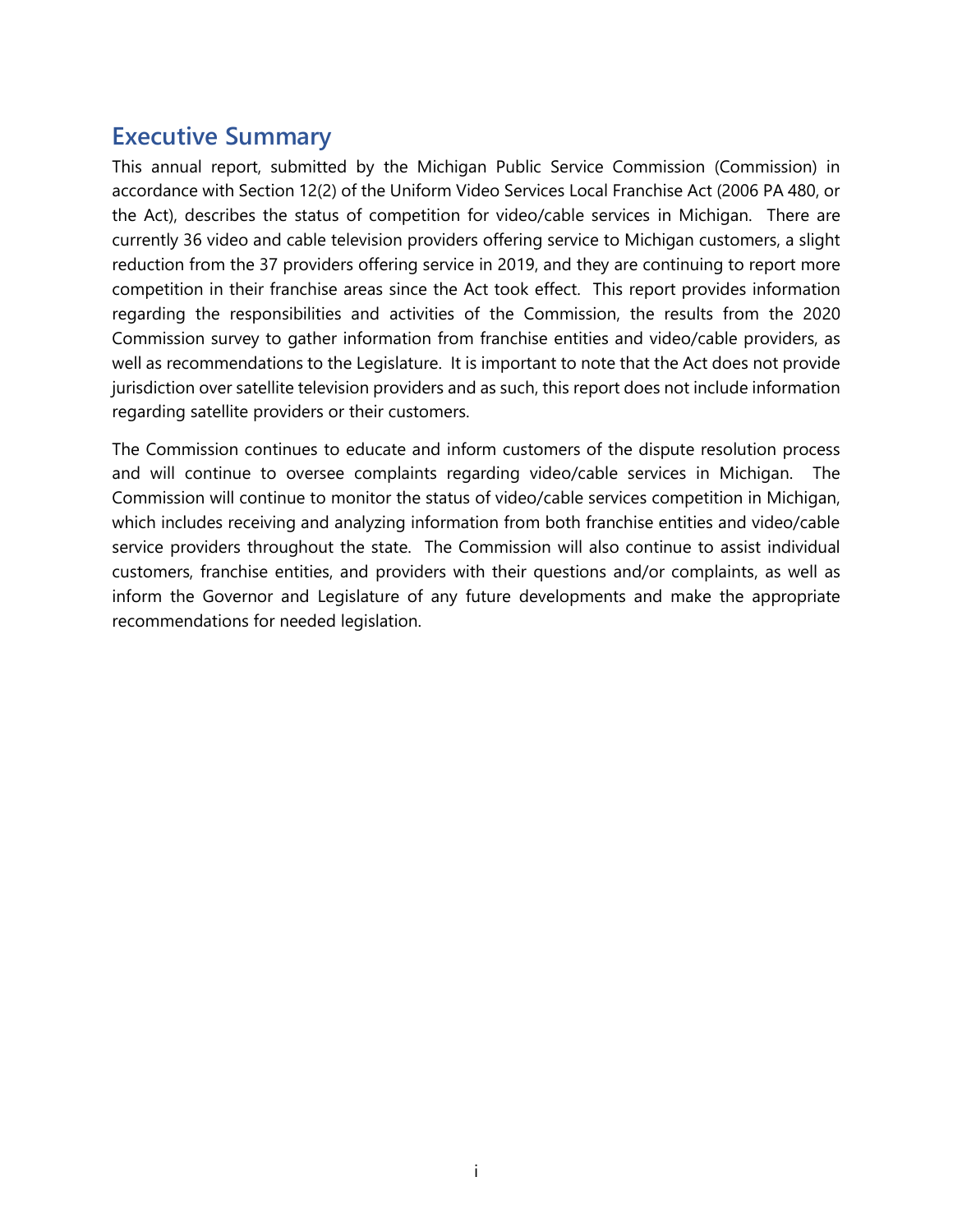# <span id="page-4-0"></span>**Introduction**

On January 1, 2007, the Uniform Video Services Local Franchise Act (hereinafter referred to as "2006 PA 480" or the "Act") became effective. Section 12(2) of the Act states:

"The commission shall file a report with the governor and legislature by February 1 of each year that shall include information on the status of competition for video services in this state and recommendations for any needed legislation. A video service provider shall submit to the commission any information requested by the commission necessary for the preparation of the annual report required under this subsection. The obligation of a video service provider under this subsection is limited to the submission of information generated or gathered in the normal course of business."

This Act directs the Michigan Public Service Commission (Commission) to provide information regarding the status of competition for video/cable services in Michigan, as well as any recommendations for needed legislation to the Governor and Legislature by February 1 of each year. For the fourteenth year, the Commission has collected information regarding the status of competition of video/cable services by developing electronic surveys for use by franchise entities (also referred to as municipalities or communities) and video/cable service providers operating throughout Michigan. The surveys, as well as the information collected from the surveys, are explained in further detail within the body of this report.

In addition to the survey information, this report provides a brief description of the Commission's role as it pertains to the Act, as well as the Commission's video/cable franchise activities (including complaint handling) during 2020. This report also includes information relating to recommendations for legislative changes and the Commission's conclusion on the status of video/cable competition for 2020.

# <span id="page-4-1"></span>**Responsibilities and Activities of the Commission**

This section provides an overview and analysis of the responsibilities and activities of the Commission since the Act became effective, and more specifically, during the 2020 calendar year. These responsibilities and activities have been divided into the following categories: Statutory Responsibilities, Outreach, and Complaint Handling.

## <span id="page-4-2"></span>**Statutory Responsibilities**

This Act became effective on January 1, 2007. The Commission established a statewide uniform standardized form to be used by both video/cable service providers (providers) and franchise entities pursuant to Section 2(1) of the Act. The Uniform Video Service Local Franchise Agreement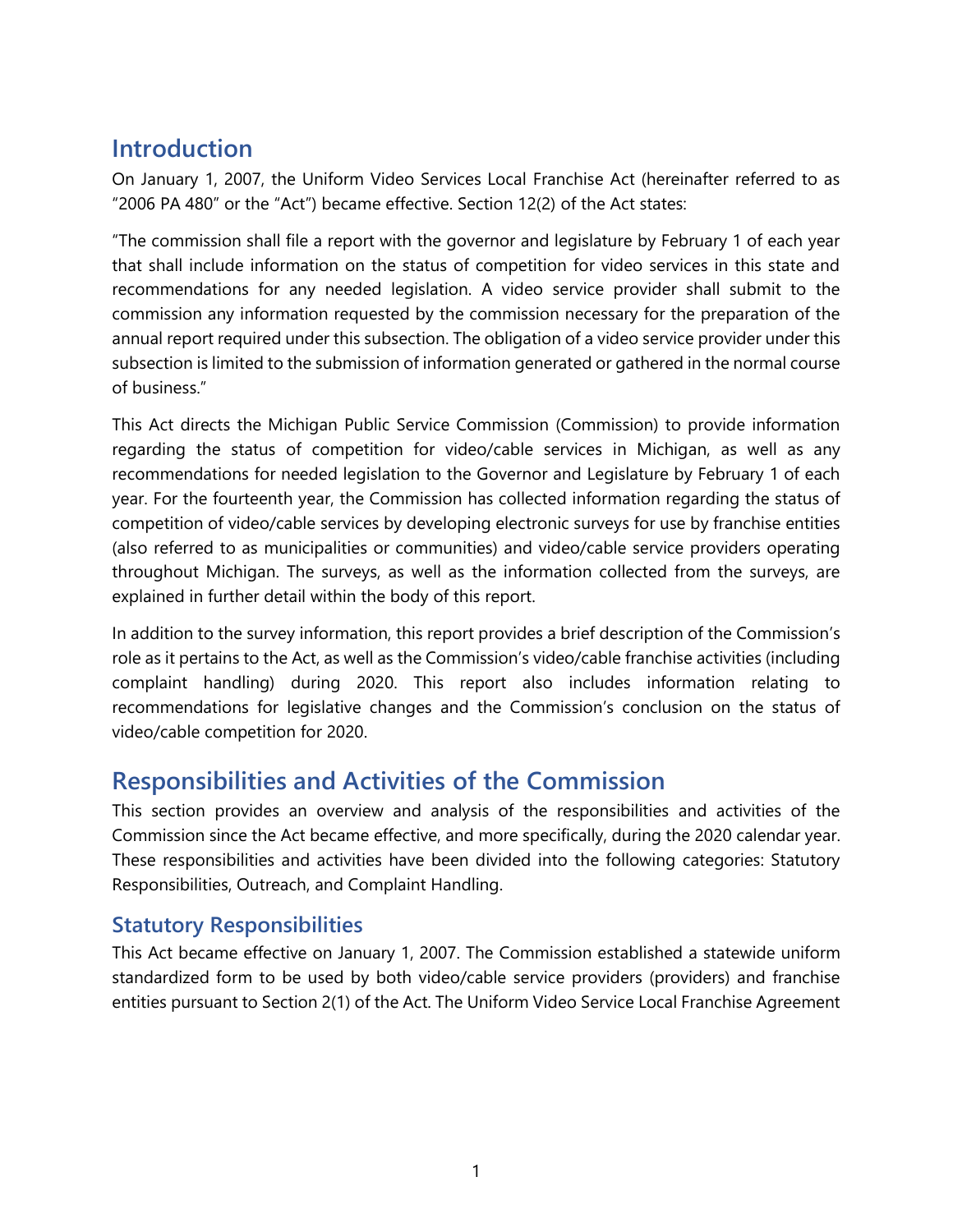(Agreement) was formally approved on January 30, 2007 by the Commission in Case No. U-15169. The Agreement can be found on the Video/Cable section of the Commission's website.<sup>1</sup>

The Act required the Commission to develop a proposed dispute resolution process, which was submitted to the Legislature in compliance with Section 10(3) of the Act. Public Act 4 of 2009 established the video/cable dispute resolution process. The Commission offers the dispute resolution process for the following types of complaints: customer vs. provider; franchise entity vs. provider; and provider vs. provider.

The Act provides that a video service provider shall not deny access to service to any group of potential residential customers because of the race or income of the residents, pursuant to Section 9. In addition, the Act also provides that the Commission shall receive and rule on waiver requests from providers for an extension of requirements in Section 9 of the Act (deployment of services) and provides for the monitoring of the providers' compliance through annual reports. Commission Staff follow-up annually with the appropriate video/cable providers to ensure compliance with this section of the Act. To date, the Commission has not received any such waiver requests.

The Act also provides that video/cable providers shall notify their customers of the dispute resolution process under Section 10 of the Act. Commission Staff follow-up with video/cable providers annually to ensure compliance with the Act.

Lastly, the Act also requires providers to submit to the Commission any information requested by the Commission necessary for the preparation of the annual report required under Section 12 of the Act.

The Commission issued one Show Cause order in 2020 against Martell Cable Service, Inc. for possible violations of the Act (U-20743).<sup>2</sup> In Case No. U-20743, the Commission issued an order fining Martell Cable Service, Inc. \$1,000 for repeated violation of the Act.

## <span id="page-5-0"></span>**Outreach**

Commission Staff continue to make efforts to communicate and meet with representatives from various cable companies as well as local municipalities to keep communication open between the Commission and those impacted by the Act. In previous years, Staff mailed copies of the

<sup>&</sup>lt;sup>1</sup> The Agreement, as well as the Act, can be located at: [https://www.michigan.gov/mpsc/0,9535,7-395-](https://www.michigan.gov/mpsc/0,9535,7-395-93309_93439_93464_94117_94119---,00.html) [93309\\_93439\\_93464\\_94117\\_94119---,00.html](https://www.michigan.gov/mpsc/0,9535,7-395-93309_93439_93464_94117_94119---,00.html) 

<sup>&</sup>lt;sup>2</sup> U-20743, Commission Show Cause Order against Martell Cable Service, Inc. (See: https://mipsc.force.com/s/case/500t000000T8eSUAAZ/in-the-matter-on-the-commissions-own-motion-directinganthony-martell-dba-martell-cable-service-to-show-cause-why-it-should-not-be-found-to-be-inviolation-of-the-uniform-video-services-local-franchise-act-2006-pa-480-mcl-4843301-et-seq). This Show Cause Order pertained to a potential violation of Section 12 of the Act.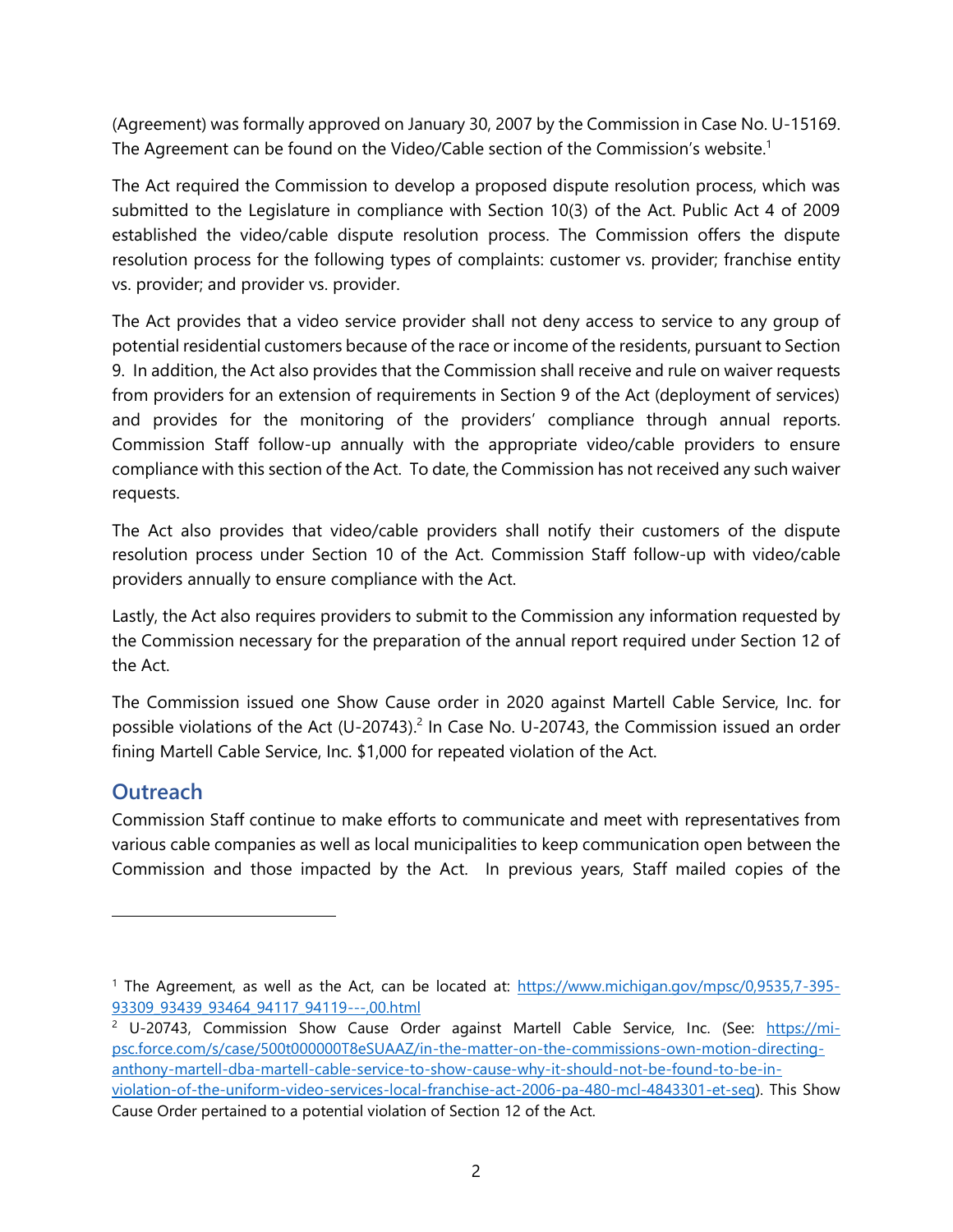Commission's Video/Cable Consumer Tips to over 1,700 municipalities in an effort to have the municipalities share the dispute resolution process and Commission's contact information with their residents, as well as provide information to municipalities regarding any issues that they may be encountering with their video/cable provider. However, due to the Coronavirus (COVID-19) pandemic and Staff working remotely, Staff was unable to mail the Commission's Video/Cable Consumer Tips. Instead, in cooperation with the Michigan Municipal League and the Michigan Townships Association, the Consumer Tip information was emailed to 14,487 recipients with an additional 466 faxed.

Updates and enhancements are continually being made to the Commission's video franchise webpage.<sup>3</sup> The video franchise webpage provides a link to "Video/Cable Providers Offering Service in Michigan", where a person can view an updated list of all video/cable providers offering service, as well as contact information for each provider. In addition, there is a link on the video franchise webpage to Michigan's Interactive Broadband Map.<sup>4</sup> The map is detailed, user-friendly, and allows users to see if Internet service – including Internet service offered by a video/cable provider – is available in a particular area, and if so, which providers are offering those services.<sup>5</sup>

Other items on the video franchise webpage include: 2006 PA 480, Frequently Asked Questions (FAQs), the Uniform Video Services Dispute Resolution Process (Public Act 4 of 2009), the Uniform Video Services Local Franchise Agreement, Video/Cable Consumer Tips, 6 information on the process for filing an informal or formal complaint, an online complaint form, contact information for Video Franchise, and an archive containing previous Video Competition Reports.

## <span id="page-6-0"></span>**Complaint/Inquiry Handling**

Consumers can contact the Commission with complaints and inquiries using several methods: by calling the Commission's toll-free telephone line, faxing, mailing, submitting an online complaint form, or filing a complaint in person at the Commission office. Commission Staff also receives complaint and inquiry referrals from the Governor's office, legislative staff, the Attorney General's office, the Director of the Department of Licensing and Regulatory Affairs, and other state agencies.

After contacting the Commission, a customer record is created for each customer complaint and/or inquiry. These records allow the Commission to track the history and progress of the

[https://www.michigan.gov/mpsc/0,9535,7-395-93308\\_93325\\_93425\\_94040\\_94044---,00.html](https://www.michigan.gov/mpsc/0,9535,7-395-93308_93325_93425_94040_94044---,00.html)

<sup>3</sup> MPSC Video/Cable webpage:

<sup>4</sup> [https://www.michigan.gov/mpsc/0,9535,7-395-93309\\_93439\\_93464\\_94143-502822--,00.html](https://www.michigan.gov/mpsc/0,9535,7-395-93309_93439_93464_94143-502822--,00.html)

<sup>&</sup>lt;sup>5</sup> The map provides broadband internet information from participating providers. In addition, since providers continually expand and enhance their infrastructure, it is recommended that consumers contact the potential provider for assurance that service is available and can be offered.

<sup>6</sup> [https://www.michigan.gov/mpsc/0,9535,7-395-93308\\_93327\\_93335\\_94463\\_94468---,00.html](https://www.michigan.gov/mpsc/0,9535,7-395-93308_93327_93335_94463_94468---,00.html)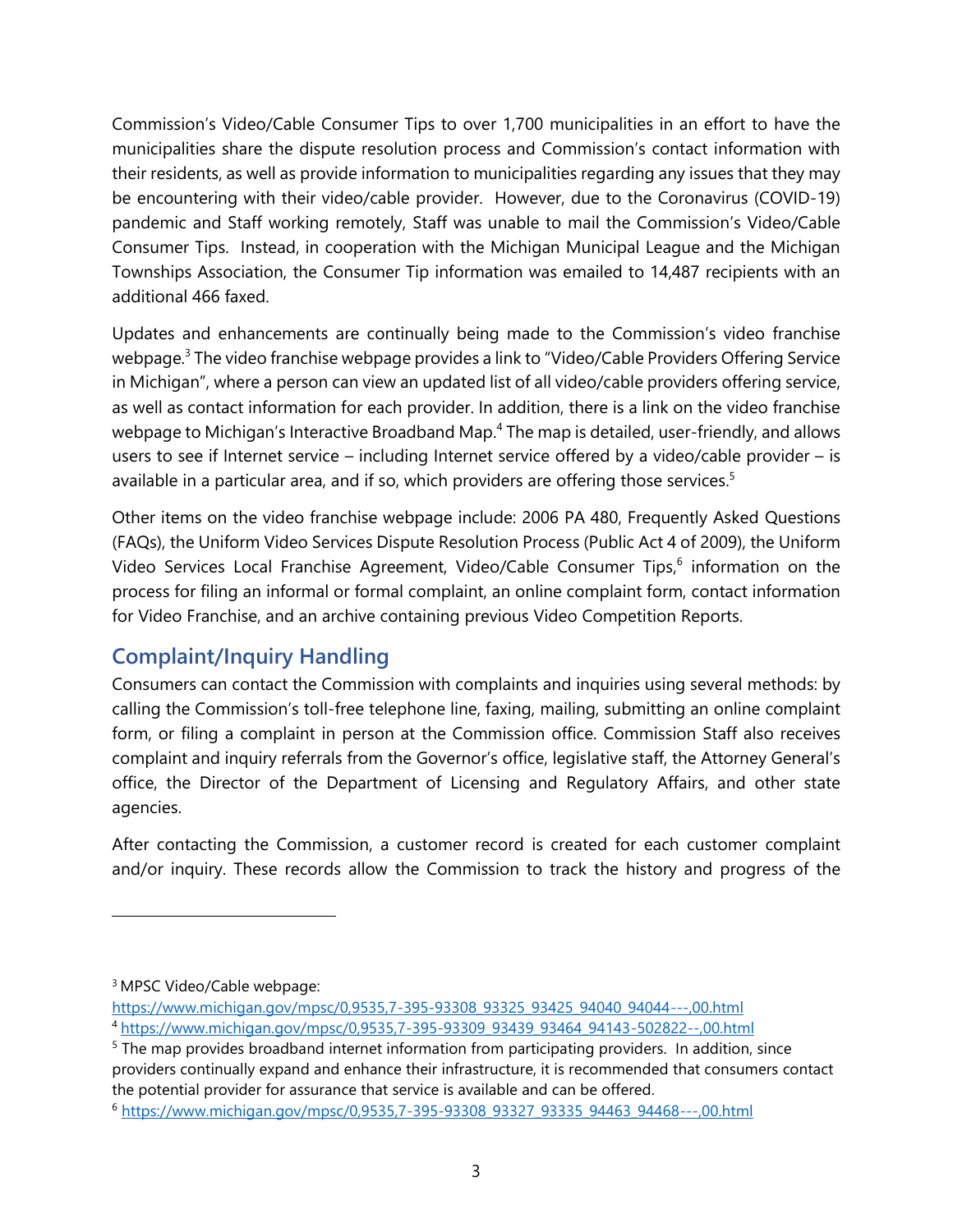customer's complaint from initial contact to resolution and collect data to analyze complaint and inquiry trends. Commission Staff respond directly to a customer's inquiry or complaint, and complaints are forwarded to a video/cable provider complaint representative for resolution. The Commission follows the dispute resolution process as set forth in Public Act 4 of 2009.

## <span id="page-7-0"></span>**Informal/Formal Customer Complaints**

The Commission received 870 video/cable customer complaints and inquiries from January 1, 2020 to December 31, 2020, a 4 percent decrease from 2019. Figure 1 below shows the number of video/cable complaints and inquiries filed at the Commission over the past five years (2016 – 2020): 7



## **Figure 1**

## **Total Number of Video/Cable Complaints & Inquiries Reported to the Commission (2016-2020)**

Source: MPSC Complaint Data

Follow-up calls and the reopening of a complaint are not documented as a new complaint unless the complaint consists of an additional problem not originally reported by the customer.

 $<sup>7</sup>$  As noted in last year's annual report, due to a lack of funding authority at that time, MPSC Video/Cable</sup> operations ceased between January 1, 2016 and June 30, 2016, resulting in a lower number of complaints handled in 2016.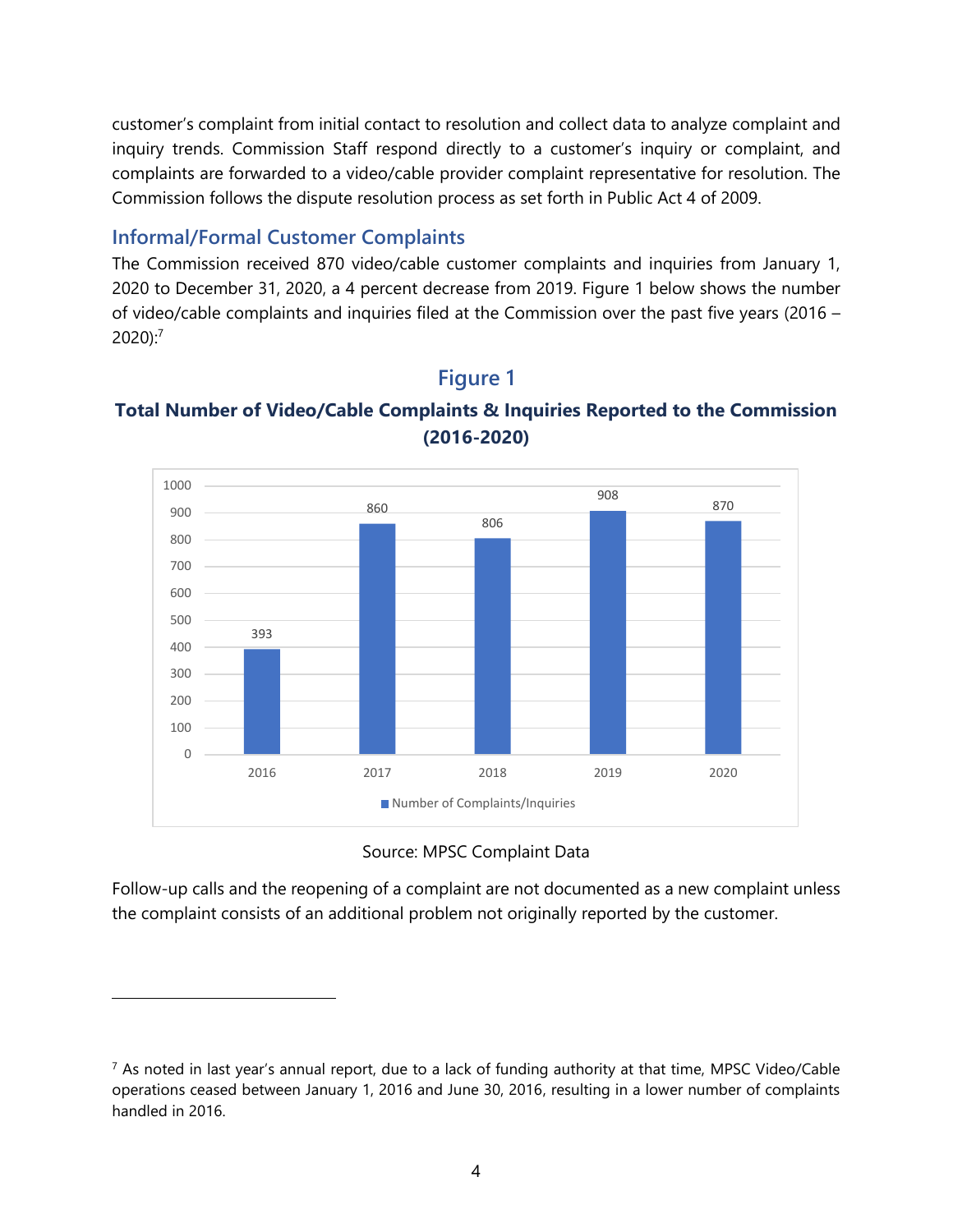Commission Staff continues to assist customers on a variety of issues regarding billing, false/misleading information, equipment-service problems, cable line issues, customer service, and request for service – among others. Figure 2 provides a listing of the most common types of video/cable complaints and inquiries filed with the Commission in 2020:



## **Figure 2**

**Most Common Video/Cable Complaints & Inquires**



The numbers above show a slight change from the complaints and inquiries made in 2019, including a decrease in billing charge issues (down from 218 to 203) and cable line issues (down from 181 to 131) and a slight increase in equipment-service problems (up from 102 to 106). Of the 36 cable providers operating in Michigan, the Commission received video/cable complaints and inquiries pertaining to 17 different cable providers. The three providers with the most complaints filed with the Commission in 2020 were Comcast (44 percent), Charter (15 percent) and AT&T (14 percent).

Customers who remain dissatisfied with the complaint resolution offered during the informal complaint process have the option to file a formal complaint pursuant to the Act. There were two formal customer complaints (U-20887 and U-20944) filed in 2020, neither of which were found to be prima facie.

## <span id="page-8-0"></span>**Franchise Entity vs. Video/Cable Provider Complaints**

During 2020, the Commission did not receive any complaints filed on behalf of a franchise entity against a video/cable provider. Commission Staff continue to assist both franchise entities and providers in resolving any issues or concerns that may be occurring between the parties.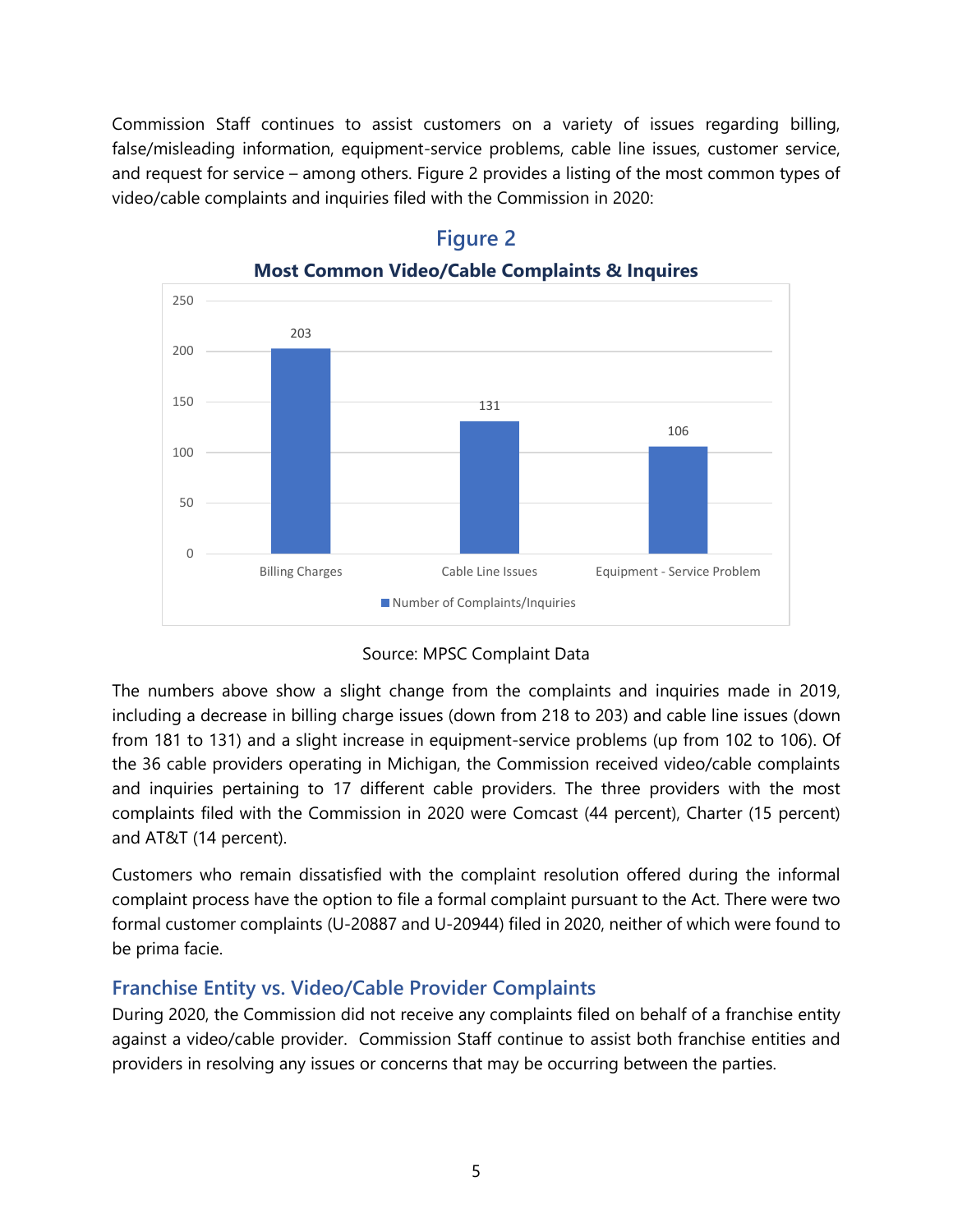# <span id="page-9-0"></span>**2020 Commission Survey to Franchise Entities and Providers**

As in the past, the Commission continued to use its electronic survey for franchise entities, as well as a separate survey for providers.

#### <span id="page-9-1"></span>**Franchise Entities' Responses to the Commission Survey**

Similar to previous years, the Commission posted the survey form on its website for franchise entities to complete. The online survey was available October 12 – November 13, 2020.

Although the franchise entity survey is not mandatory and not required by the Act, the Commission believes it is important to continue collecting information from municipalities regarding the video/cable environment in their communities. In previous years, Commission Staff mailed 1,700 letters to municipalities informing them of the survey. However, due to the COVID-19 pandemic and Staff working remotely, Staff were unable to mail the letter. Instead Commission Staff worked with the assistance of the Michigan Municipal League and the Michigan Townships Association, who emailed the letter and information to 14,487 recipients with an additional 466 faxed. The notification letters provided municipalities with information regarding the location and availability of the survey and encouraged communities to respond. Two Video Franchise Consumer Tip Sheets were also included, one that describes the dispute process for customers to file a video/cable complaint, and one for municipalities that explains the process to file a complaint against a video/cable provider.

Of the more than 14,953 municipalities that the survey notification letters were sent to, 120 communities responded. The compiled responses provide a cross-section of information necessary for analyzing video/cable service and competition in Michigan. The Commission believes it is important to include this information in this report; however, the responses do not necessarily reflect the views of the Commission.

#### <span id="page-9-2"></span>**Complaints**

Of those municipalities that responded to the survey regarding customer complaints, 75 percent indicated they no longer take video/cable complaints. The Commission has continued to try to inform municipalities about Public Act 4 of 2009 (the dispute resolution process), resulting in 80 percent of the respondents in this years' survey stating they are aware of Public Act 4 of 2009. 85 percent of responding municipalities indicated they are aware the Commission can assist customers, franchise entities, and providers with video/cable inquiries and/or complaints.

Of those municipalities that continue to respond to video/cable complaints from their residents, the four most frequent complaints received by municipalities are rates,<sup>8</sup> service equipment

<sup>&</sup>lt;sup>8</sup> Pursuant to 2006 PA 480, neither the Commission, nor the franchise entity, has regulatory authority over rates or other control over a provider. The Commission does not regulate video/cable rates.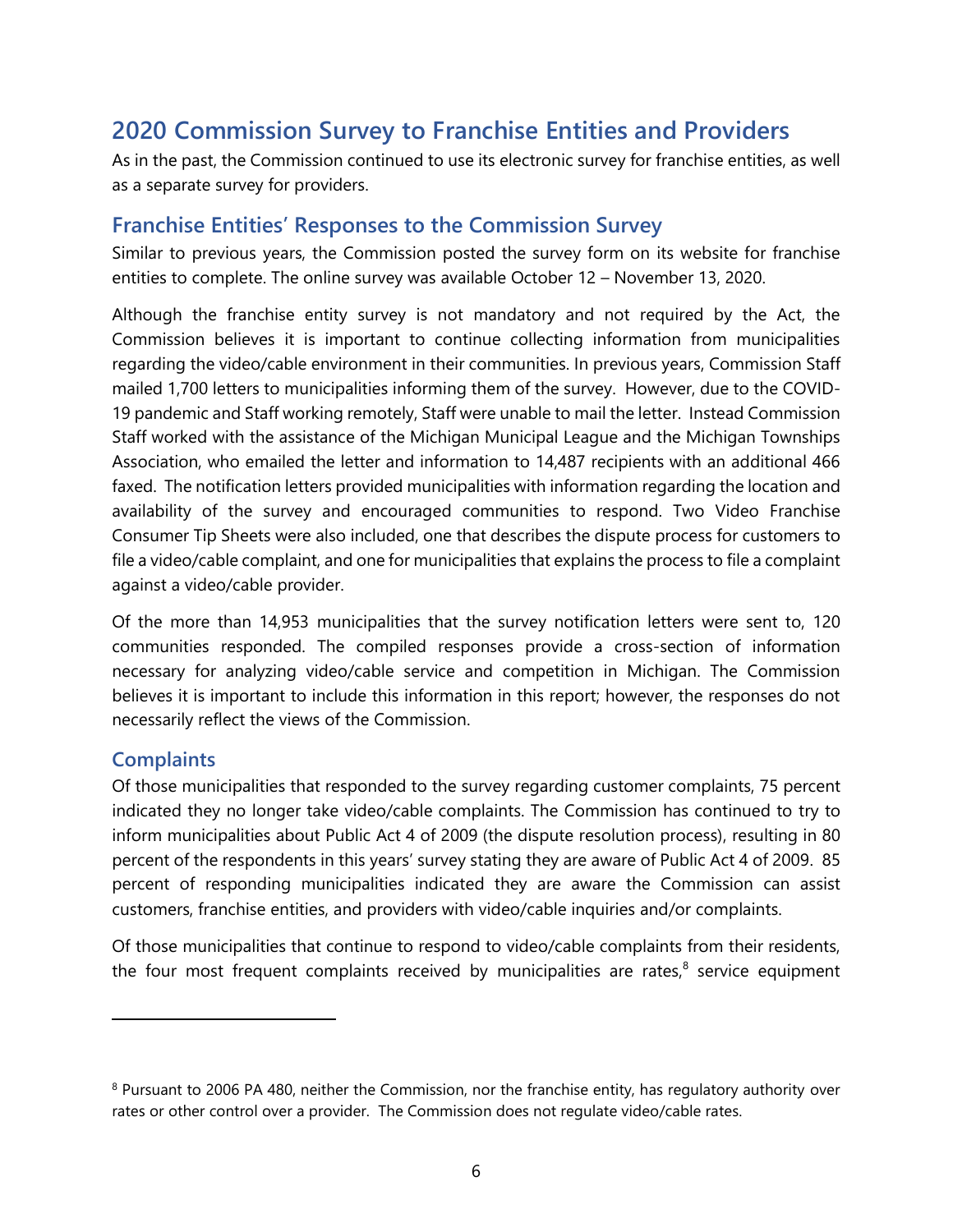issues/outages, customer service, and billing issues. Although less frequently, municipalities also received various other complaints.<sup>9</sup> In 2020, 100 percent of respondents indicated they have not had any form of dispute with a provider regarding a franchise agreement.

### <span id="page-10-0"></span>**Impact of the Video Franchise Act on Communities**

Municipalities were surveyed regarding any impact they have witnessed within their community since the Act took effect. Similar to previous years, the impacts that were highlighted are: Video/Cable Competition, Franchise Fee Payments, Public, Education and Government (PEG) Fee Payments, and Video/Cable Complaints. Figure 3 displays community responses relative to the four categories since the Act became effective:



## **Figure 3 Impact on Communities Since Act Became Effective**

Source: MPSC Franchise Entity Survey

<sup>&</sup>lt;sup>9</sup> "Other" complaints received included: availability, competition, low audio, property damage and cable line issues.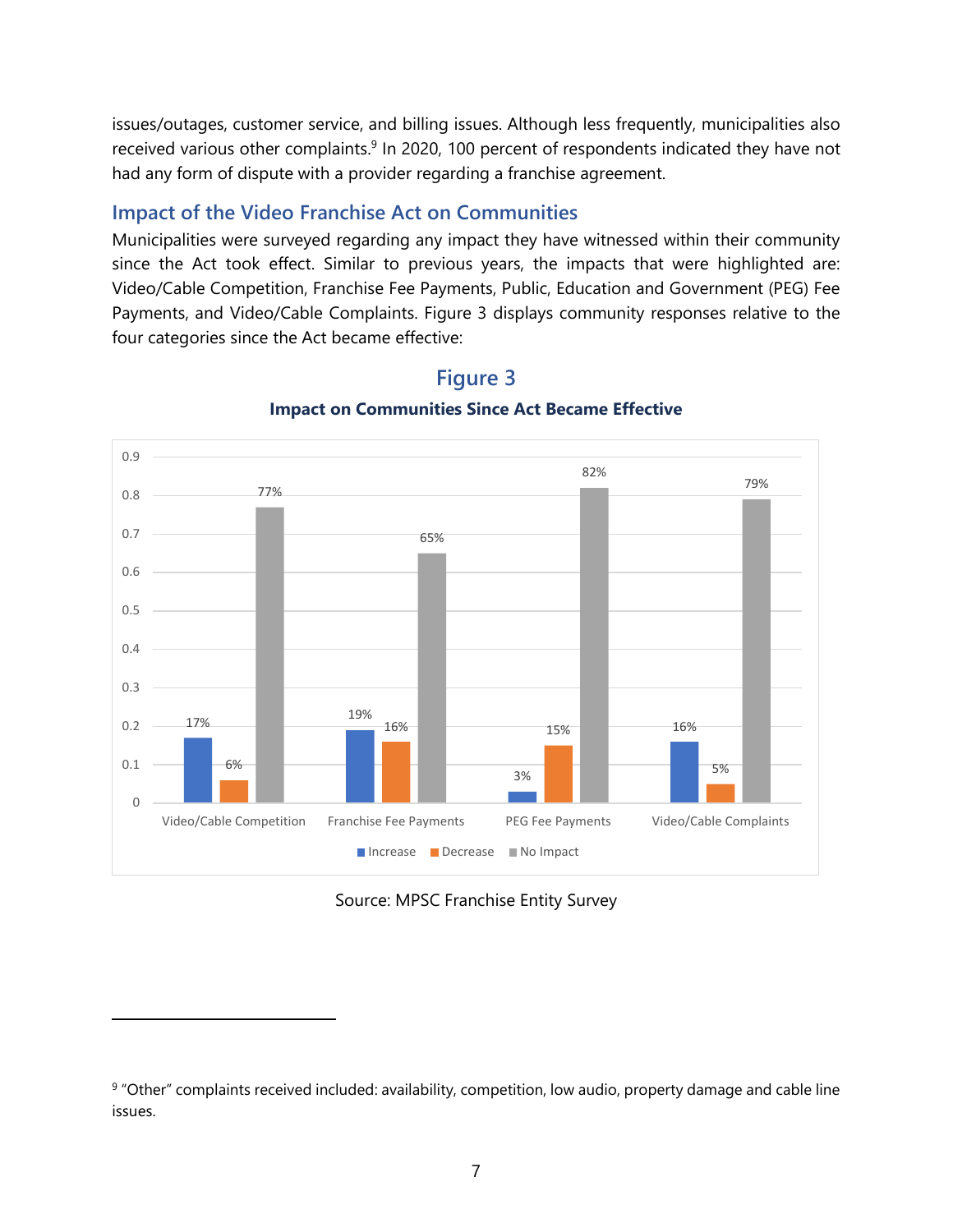Again, like previous years, a high percentage of communities that responded reported no impact in each of the four categories.<sup>10</sup>

#### <span id="page-11-0"></span>**Changes in Quality of Service and/or Service Offerings of Providers**

As in previous years, the Commission asked the municipalities to report any changes they perceived during 2020 regarding Customer Service Quality, PEG Studio and Equipment, Services Offered by Providers, and the Number of Customer Service Centers. Figure 4 reflects those responses from the municipalities:



#### **Figure 4**

#### **Impact on Quality of Service & Offerings in Communities Since Act Became Effective**

Source: MPSC Franchise Entity Survey

For 2020, a large percentage of municipalities reported "no impact" in each of the four categories since the Act took effect. Municipalities also provided feedback regarding whether a PEG channel is available. Based on the responses received, 40 percent of municipalities indicated their community has a designated PEG channel.

 $10$  It is important to keep in mind that those communities that responded last year are not necessarily the same communities that responded this year. Therefore, it is important not to make a direct comparison and assume that this is representative of the entire state.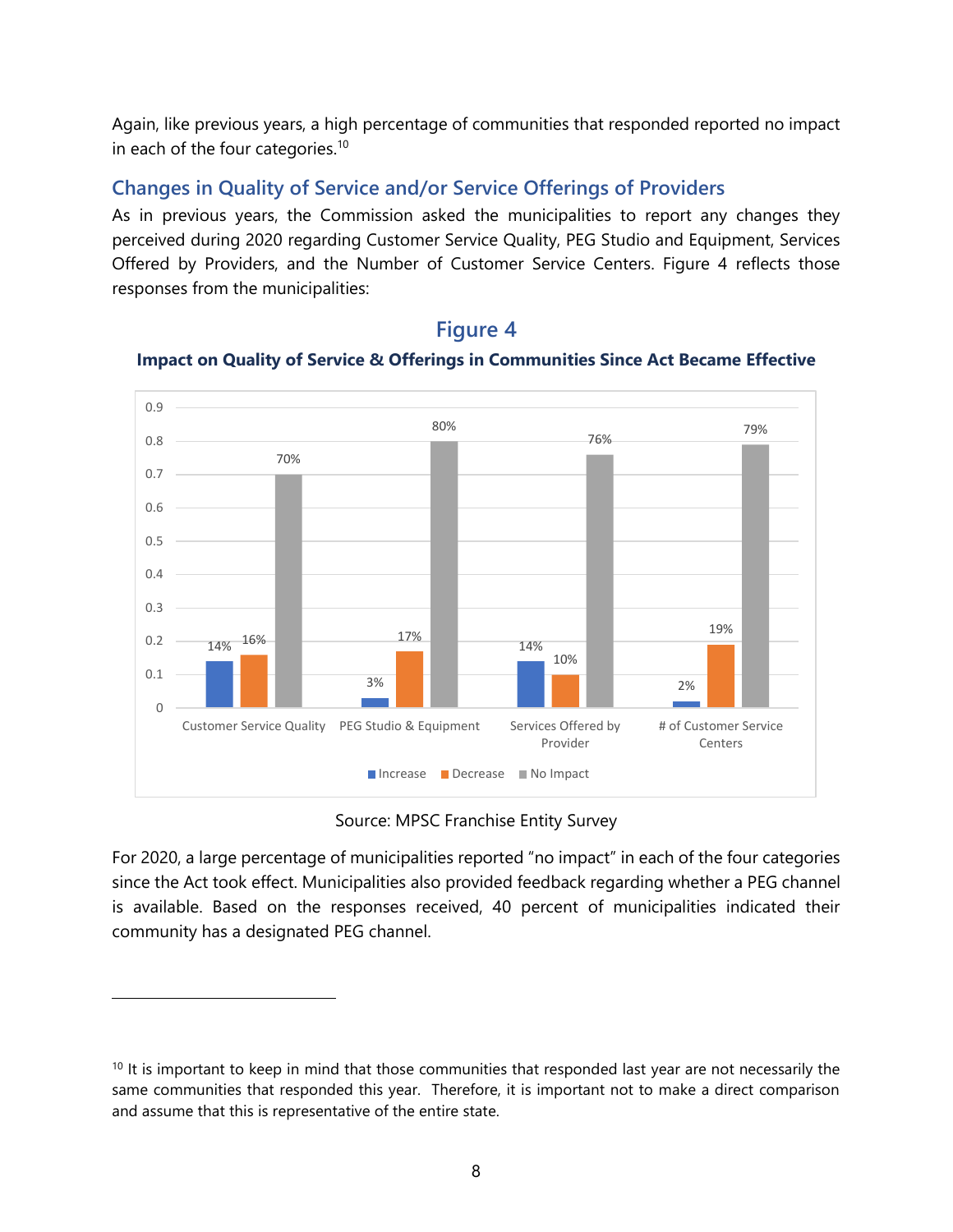#### <span id="page-12-0"></span>**Franchise Entities' Suggestions or Comments**

Franchise entities were provided the opportunity to offer any comments, recommendations, and/or suggestions.<sup>11</sup> The following summarized comments, organized by topic area, were received by the Commission:

#### Access:

Access to internet service is a significant concern with several of the franchise entities, especially with residents working remotely and children schooling virtually, as well as attracting new businesses within the franchise area. Availability, reliable service, affordability, and lack of improvements to infrastructures were some of the concerns voiced by a few of the franchise entities. One franchise entity felt that internet connections should be treated as a vital utility like electric/water/sewer. They stated that while coaxial cable was laid decades ago, they are still paying for it on their bills. They also questioned what the status of promised fiber optic networks to the home. One franchise entity stated that public access is gone in their area due to the lack of support from providers. They have also experienced decreasing Franchise/PEG fee checks.

#### Competition:

A few franchise entities commented that PA 480 has increased competition for some but not all residents, while having no effect on cost and decreasing customer service.

#### Customer Service:

One franchise entity stated that there is no local customer service, only a toll-free number for residents to call and often those call centers are out of state and sometimes answered out of country.

#### Miscellaneous Comments:

Not much has changed since PA 480 became effective was a comment by one franchise entity. Another franchise entity stated that they had not witnessed much positivity for their residents, other than a choice of providers. One franchise entity stated that they were a rural community, mostly agricultural, and received no complaints.

#### <span id="page-12-1"></span>**Providers' Responses to the Commission Survey**

In 2020, the Commission continued to use its electronic survey to gather responses from providers. The survey notification letter was sent by e-mail on November 30, 2020 to all providers of video/cable service in Michigan. The survey was also available on the Commission's webpage beginning November 30, 2020. Accounting for any closures and/or mergers of companies and

 $11$  These recommendations and suggestions are the sole opinion of some of the franchise entities and do not necessarily reflect the views of the Commission. These recommendations and comments are the views of only those franchise entities who provided comment, and do not necessarily reflect the same opinion of other franchise entities throughout Michigan.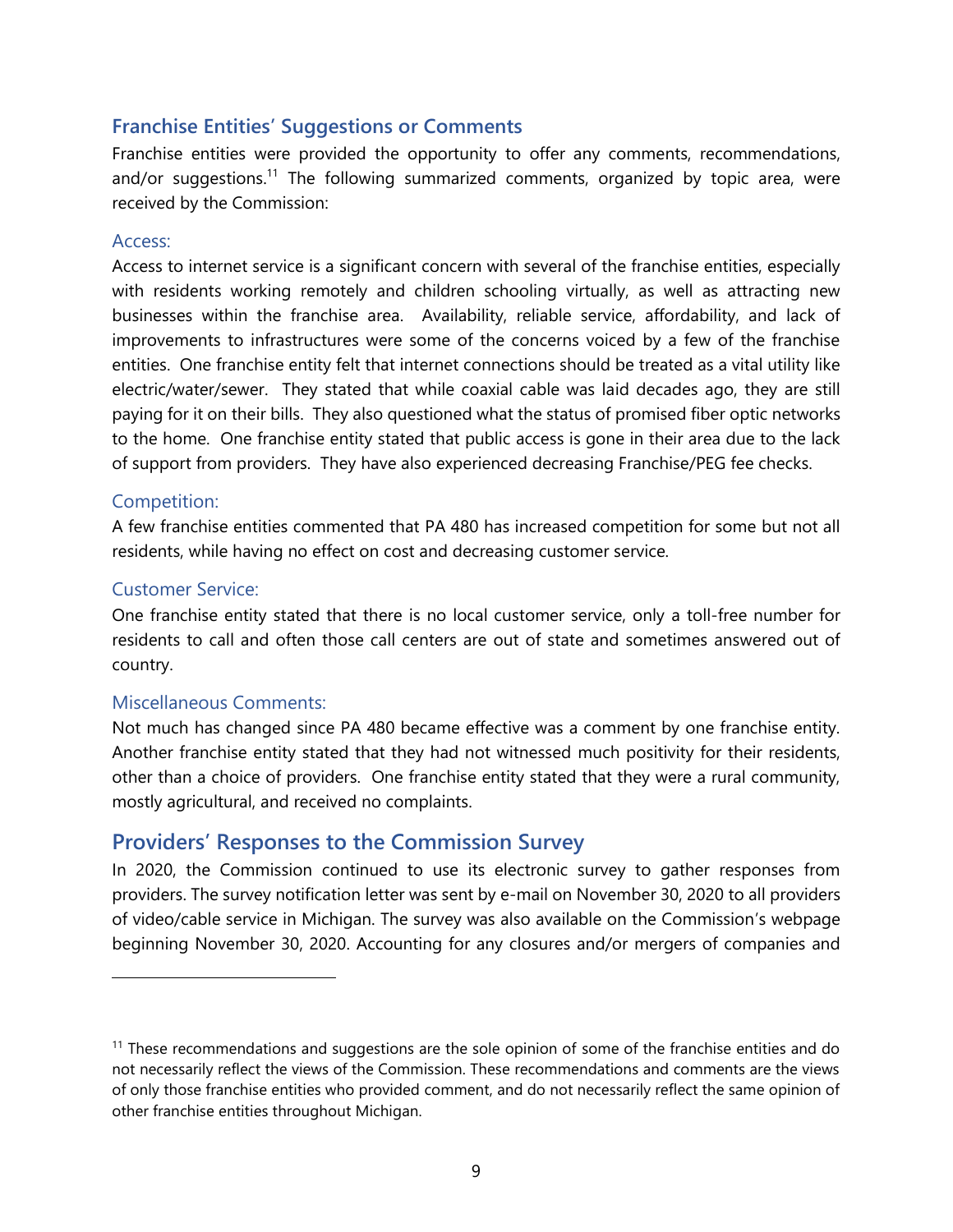with the addition of new providers, there are now a total of 36 video/cable providers offering service in Michigan, a decrease of 1 from 2019.<sup>12</sup>

#### <span id="page-13-0"></span>**Video/Cable Subscribers**

During 2020, there were a total of 1,610,279<sup>13</sup> video/cable customers reported for Michigan. This is a decrease of 75,727 customers compared to the number reported in 2019 - a trend that appears to be consistent with the national trend as consumers shift away from subscribed video services to video streaming services over the internet. Figure 5 shows the evolution in video/cable subscribership since 2016:



# **Figure 5**

#### **Total Number of Video/Cable Subscribers in Michigan**

#### Source: MPSC Provider Survey

In addition to the overall number of subscribers, Figure 6 shows the cumulative breakdown of the providers' customer bases in 2020:

<sup>&</sup>lt;sup>12</sup> Martel Cable Services, Inc. notified the Commission in 2020 that they are no longer providing video/cable service in Michigan.

<sup>&</sup>lt;sup>13</sup> This number does not include satellite providers. Satellite providers are not required to have franchise agreements with franchise entities and are not required to report to the Commission.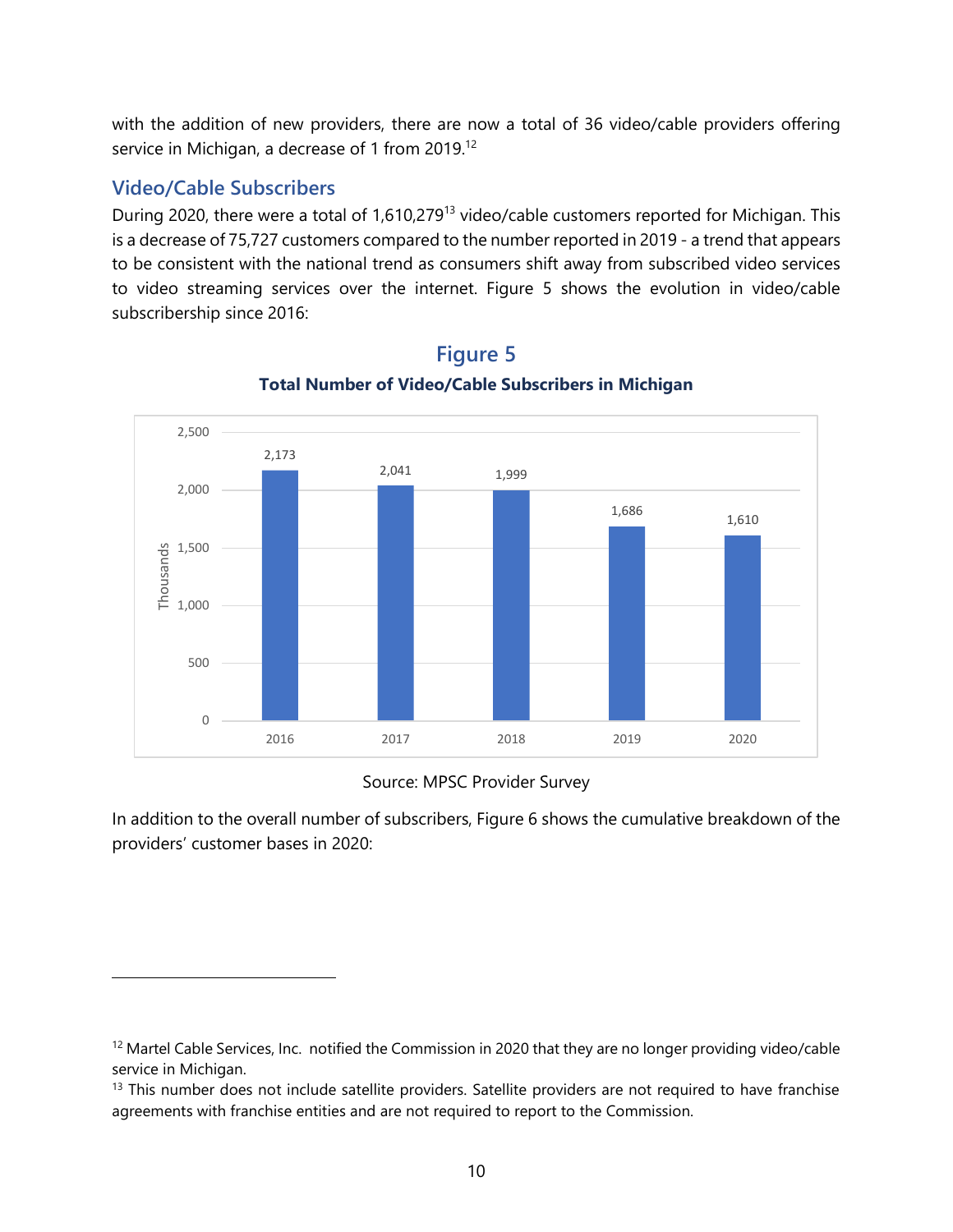**Figure 6 Impact on Providers' Customer Base (2020)**



Source: MPSC Provider Survey

#### <span id="page-14-0"></span>**Video/Cable Competition**

Overall, there are currently 2,107 franchise agreements in existence in Michigan (both individual franchise agreements entered into before the Act that have not yet expired, and the Uniform Video Service Local Franchise Agreements as required by the Act). When compared to 2019, this number has increased slightly.

Consistent with previous years, the Commission asked providers to submit information regarding the competition encountered in their franchise areas. Providers submitted information on the number of competing providers existing in their franchise areas before and since the Act took effect. Like previous years, providers have reported a continued increase of competitors entering their franchise areas. Figure 7 shows this comparison: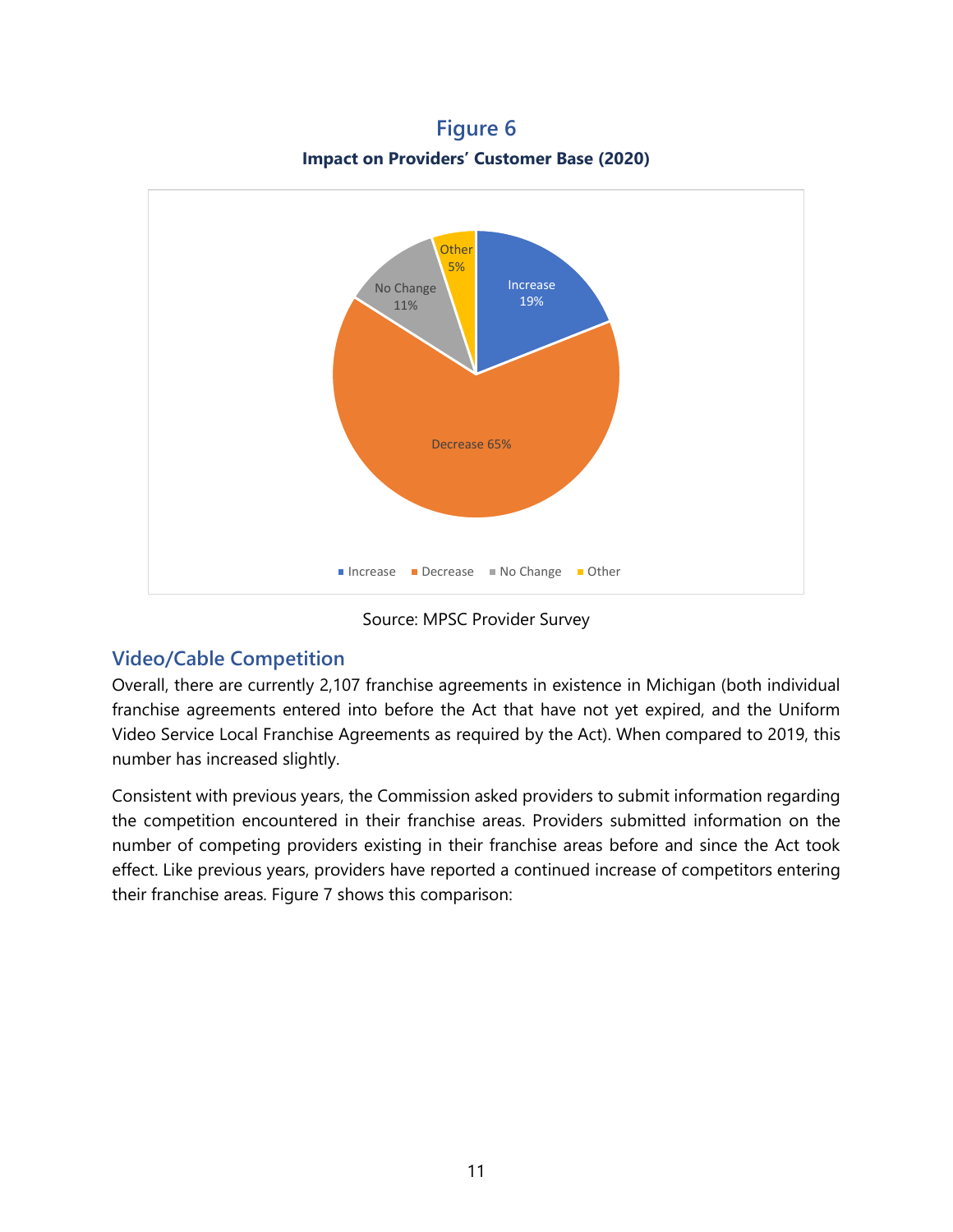## **Figure 7**





#### Source: MPSC Provider Survey

#### <span id="page-15-0"></span>**Disputes**

In 2020, no providers reported having any disputes with franchise entities.

#### <span id="page-15-1"></span>**Investment in Michigan**

Similar to previous years, the Commission requested information from providers regarding how many dollars they have invested into the Michigan market.<sup>14</sup> Fifteen (15) of the 36 video/cable providers reported investing over \$3.4 million dollars into the Michigan video/cable market during 2020.

#### <span id="page-15-2"></span>**Video/Cable Providers' Improvements/Enhancements in 2020**

Video/Cable providers were also given the opportunity to provide information regarding improvements/enhancements to customer service, technical upgrades, or any other improvements made in 2020.<sup>15</sup> Video/Cable providers offered the following information regarding

 $14$  The information that was submitted by the providers was done so on a voluntary basis.

<sup>&</sup>lt;sup>15</sup> This information voluntarily submitted to the Commission should not be construed as verified by the Commission, nor should it be construed as the Commission supporting video/cable services of any particular provider.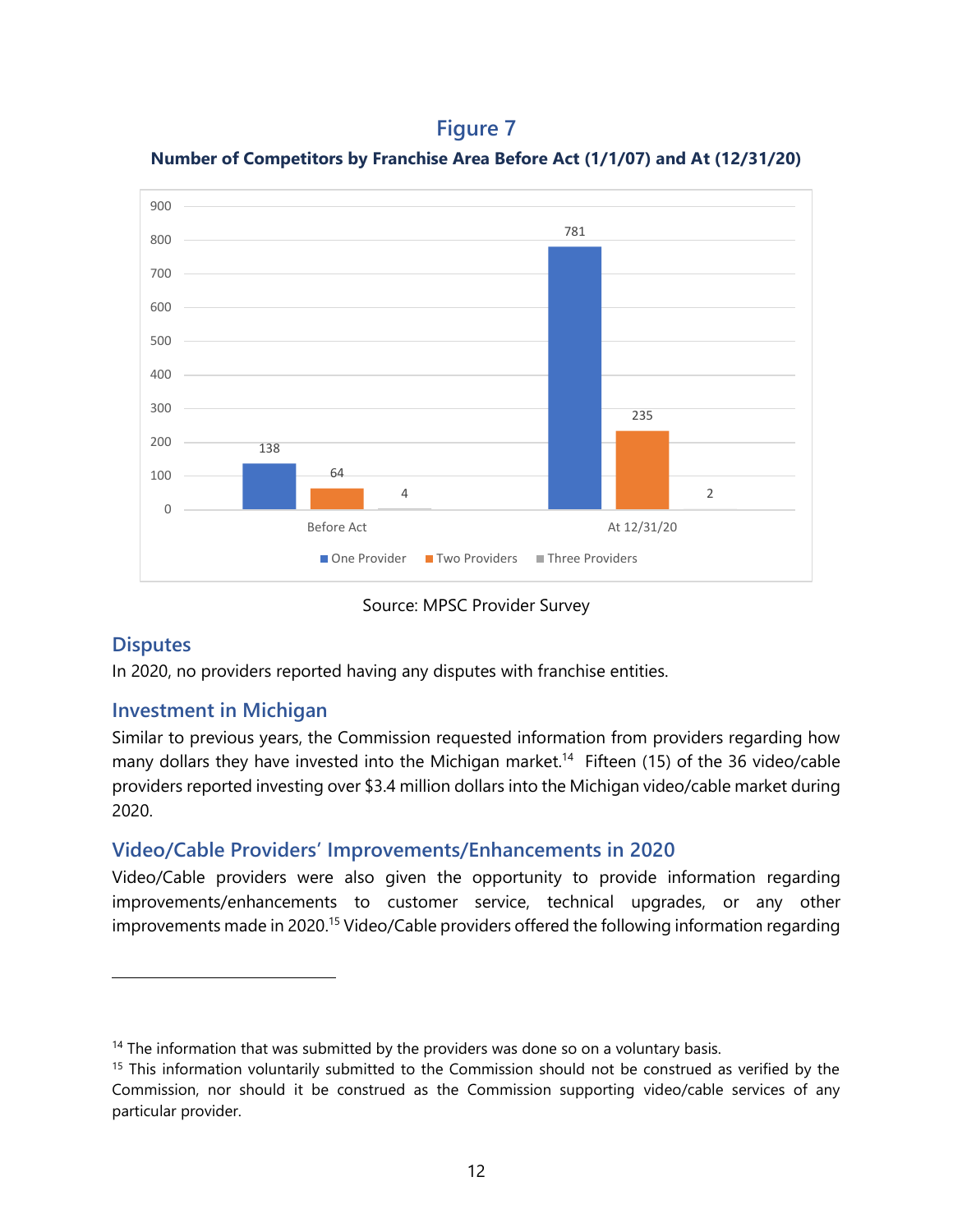improvements and/or enhancements they have made in 2020 regarding customer service, technical upgrades, service offerings, etc.:

ATI Networks replaced several transceivers that had become obsolete due to ATI being on an analog system. ATI is currently looking to migrate to ISP delivery of channels which will allow them to improve their end user service options and expand their network to include direct fiber and wireless high-speed internet distributed services. ATI has expanded their reach across Michigan via Fiber optic distribution and hope to be able to achieve more territory opportunity once legally able and completed. ATI has expanded their offering in direct access fiber, Hosted PBX VoIP and Home security and home automation services.

While Baraga Telephone currently serves no customers currently, Baraga continues to execute UFA's to help ensure compliance with customers and continues to position itself to offer a high level of customer service when its video service commences. Baraga continues technical upgrades to its FTTH and DSL core telecommunications networks. These upgrades are intended to eventually support the provision of cable and video services. Baraga also continues to upgrade its internal compliance and service mechanisms through executions of UFA's, FCC engagement, and internal back office support.

Bloomingdale Communications, Inc. is working to improve. fiber to the home

CCI Systems, Inc. dba Astrea has added two services to help with customer empowerment (RouteThis & Plume) and upgraded a few systems to bring digital video services to customers. Astrea also finalized the upgrade that brought 1 GIG service into some of their Michigan areas.

The City of Norway has improved speeds and quality with 1 gig internet.

The City of Wyandotte stated that they decided to move forward with an \$11,000,000.00 investment to build a Fiber to the Home network to better serve their customers.

CMS Internet LLC has added additional equipment for increased internet bandwidth.

D&P Cable is working to add an HLS streaming service to allow customers to bring their own device to receive D&P Cable television feed.

Lewiston Communications added a fiber infrastructure build out and increased speed packages for the internet.

Michigan Cable Partners upgraded consistent improvements to broadband internet.

Northside TV Corporation added more digital receivers and another satellite Dish. Northside also upgraded their over the air TV Channels Antennas.

Parish Communications added 12 miles of fiber in 2020, with all extensions continuing to be fiber to the home. Parish expects to keep adding fiber and converting more fiber to the home customers through 2021.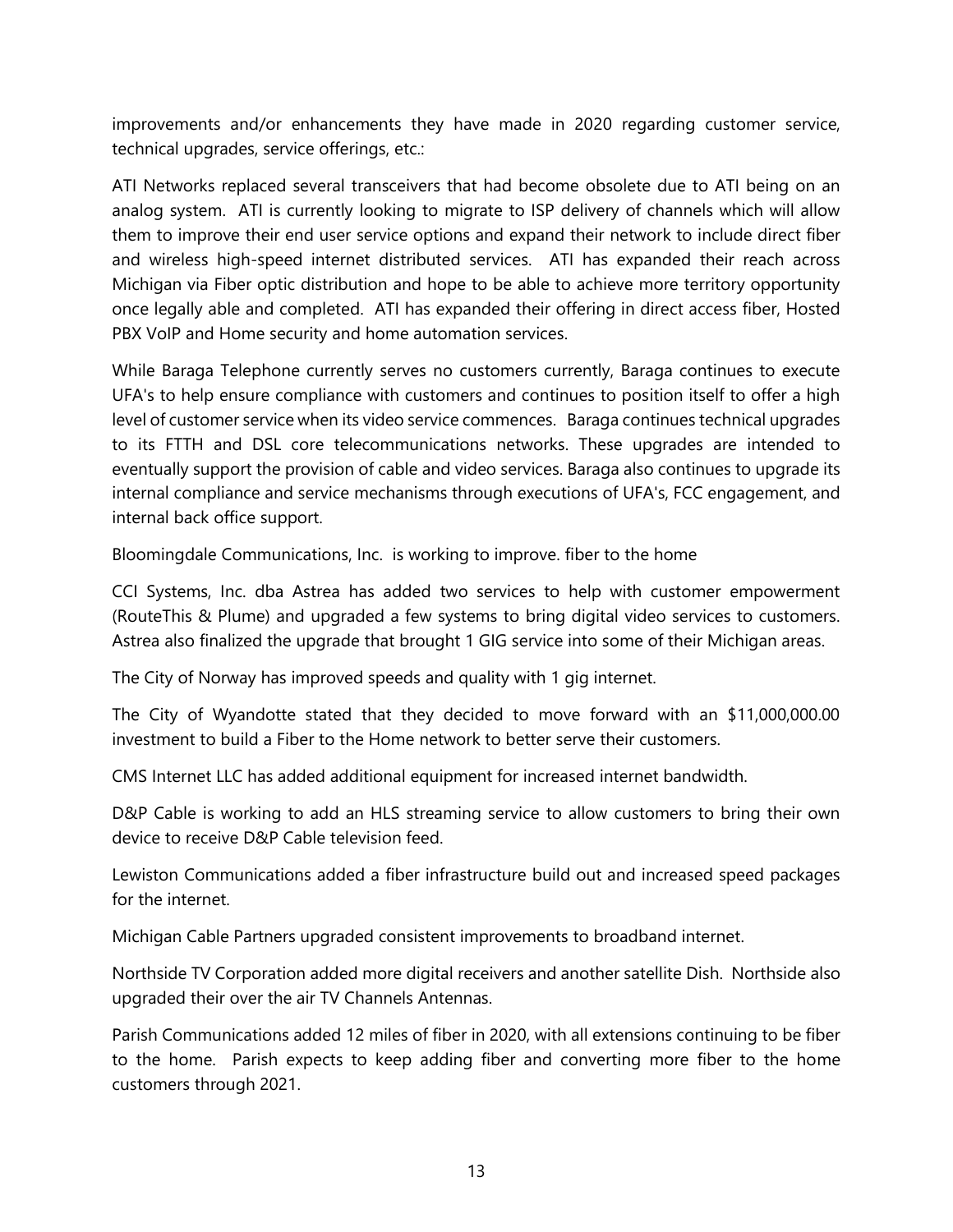Skitter Cable added encoders to improve reception of local stations.

Town & Country Cable & Telecommunications LLC implemented after hours support. Town & Country also consistently update/upgrade broadband internet service provided.

TVC, Inc. added new HD channels.

Westphalia Broadband continues providing education to their CSR, to better serve customers. Westphalia is also adding fiber to the home which will increase customer's bandwidth; therefore, customers will be able to add additional services. To enhance customer's viewing experience, Westphalia is continually adding new channels to our line-up.

WideOpen West LLC has added WOWTV+ IP based video solution.

WideOpen West Michigan, LLC has added more self-service web options for customers and improved technology to proactively identify and reduce customer impacting service issues. They also now offer self-install kits.

## <span id="page-17-0"></span>**Recommendations**

This section provides the Commission's recommendations for legislative action pursuant to Section 12 (2) of the Act. The Commission offers the following three additional areas for consideration.

First, the Commission recommends that the Legislature extend the due date of the Commission's Annual Report from February 1 of each year, to March 1 of each year. The current due date makes it difficult for respondents to provide timely and accurate year-end information to the Commission. This narrow timeline to receive information from respondents and thoroughly analyze that information so that the Commission can provide a report to the Legislature by February 1 forces the Commission to rely on estimates in some areas instead of actual numbers.

Second, the Commission recommends language be added to the Act similar to the language currently found in Section 211(a) of the Michigan Telecommunications Act, which requires the provider to register the following information with the Commission: the name of the provider; a description of the services provided; the address and telephone number of the provider's principal office; the address and telephone number of the provider's registered agent authorized to receive service in this state; and any other information the Commission determines is necessary. Having this information would ensure the Commission has accurate contact information available to it for complaints, as well as for future information and data collection pursuant to the Act.

Third, the Commission recommends that if a company changes its name, goes out of business, or is merged into another company, it be required to notify the Commission of this change. Providers do not submit their Franchise Agreements to the Commission – the Franchise Agreements are submitted to the individual franchise entities. As such, this information is not available to the Commission. The Commission will continue to monitor the status of video/cable services